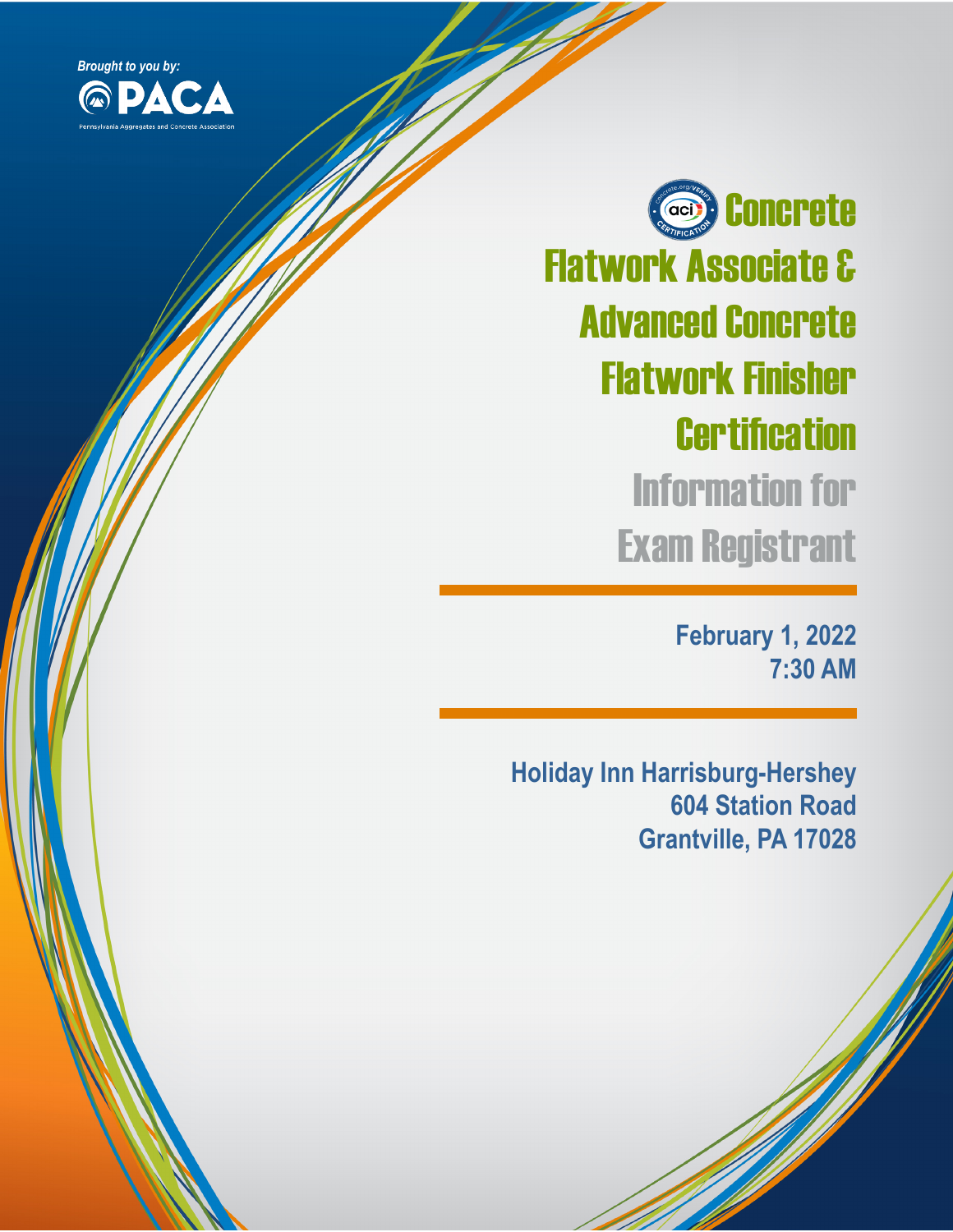## Concrete Flatwork Associate & Advanced Concrete Flatwork Finisher

A Concrete Flatwork Associate *(formerly Concrete Flatwork Technician)*  is a person who has demonstrated knowledge (via a written examination) on proper procedures to place, consolidate, finish, edge, joint, cure and protect concrete flatwork.

An Advanced Concrete Flatwork Finisher *(formerly Concrete Flatwork Finisher and Technician)* is a craftsman who has demonstrated the knowledge AND skills and/or experience necessary to place, consolidate, finish, edge, joint, cure and protect concrete flatwork.

#### Scope and Knowledge

The primary technical resource for these programs is ACI "Concrete Craftsman Series" CCS-1, Slabs on Ground. These programs require the demonstration of knowledge and/or hands-on skills in the following areas of concrete construction and as listed on the Job Task Analysis (JTA):

- Planning for slab-on-ground placement
- Concrete materials, mixture proportioning, and control tests
- Preparation before placing concrete
- Floor flatness and levelness
- Placing equipment
- Finishing tools and equipment
- Procedures for finishing slabs-on-ground
- Jointing
- Curing and protection of concrete
- Finishing problems and possible solutions

#### Certification Requirements

#### *For Concrete Flatwork Associate:*

ACI will grant certification to those candidates who obtain a passing grade on the written examination.

The two-hour written examination is closed-book and consists of approximately 50 multiple-choice questions. The passing grade for the written examination is 70%. The written examination may be conducted orally upon request. Please contact Kallie Kline at 717.234.2603 or by email at kallie@pacaweb.org to make arrangements for an oral examination.

Recertification is necessary every five years and requires successful completion of a written examination OR 10 hours documented continuing education from an approved source. Individuals with Concrete Flatwork Associate certification can upgrade to Advanced Finisher status upon submittal and approval of sufficient work experience or combination of sufficient work experience and passing the ACI performance examination. Certification at the Advanced Finisher level is valid for the remainder of the original Associate certification period.

#### *For Advanced Concrete Flatwork Finisher:*

ACI will grant certification to those candidates who obtain a passing grade on the written examination PLUS either:

• Possess 1,500 hours of actual on-the-job finishing\* experience (approximately one year of regular full-time work) AND

successfully complete the performance examination\*\*, OR

Possess 4,500 hours of actual on-the-job finishing\* experience (approximately three years of regular full-time work)

Recertification is necessary every five years and requires successful completion of either a written examination, or a combination of 10 hours documented continuing education from an approved source and 4500 hours of verified continuing work experience attained within the previous 5 years.

\*Finishing experience includes concrete placement, consolidation, jointing, curing and protection, finishing, form setting, prep work, rubbing, patching, and saw cutting. **Verification of the work experience by the candidate's employer(s) is required.**

#### Class Schedule

7:30 AM - Arrive at Facility

8:00 AM - Full Review of Materials followed by written exam

#### What To Bring

- Drivers license or photo ID (must be presented at the time you check in at the testing facility)
- ACI Flatwork Finisher/Technician Workbook
- Two #2 pencils
- One simple function calculator (The use of programmable calculators during exams is prohibited)
- Notebook or note paper
- Cell phones/Smartphones must be turned off and not accessible for the duration of the exam
- **• Completed work verification forms (more information follows on these forms) in a sealed envelope**
- **• A mask or face shield**

#### COVID 19 Protocols

Please review our website at www.pacaweb.org for the latest COVID-19 protocols.

#### Work Experience

Emailed to you were work experience affidavits, along with instructions on how to complete them. *Please review all the instructions as they apply and bring all necessary paperwork with you to the exam in a SEALED envelope.*

#### Attendee Policies

- We reserve the right to dismiss any registrant for disruptive behavior toward the instructor and/or other participants. Registrants dismissed for disruptive behavior are not eligible for a refund of their registration fee and will be reported to their employer.
- The registrant of this certification voluntarily assumes the risk of injury to themselves which may result from the training, testing or demonstration and releases and discharges PACA, the facility providing the training, testing or demonstration site and the provider of the training, testing or demonstration from all claims or liability by participant resulting therefrom.